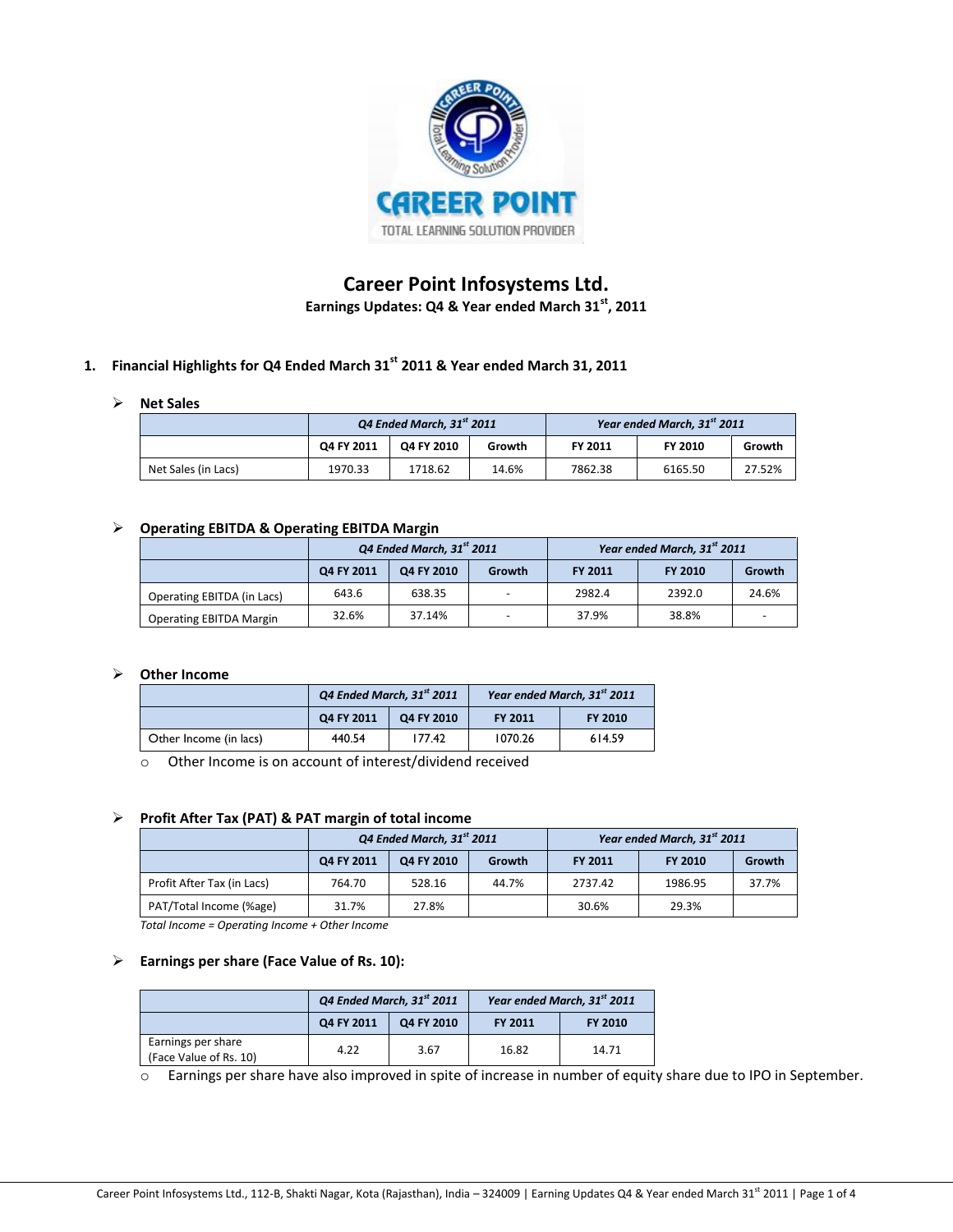### **2. Revenue Break up**

- The **Tutorial Services** segment, which caters to students preparing for competitive examinations like IIT-JEE, AIEEE, AIPMT, NTSE, KVPY and Science Olympiad, grew by 26.6% during FY11 to 77.8 Cr, led by 16.35 crore of corresponding revenue of FY 2010 on account of increased enrollment & increased realization
- The **Education Consultancy and Management Services (ECAMS)**, which includes consultancy and management services to schools, colleges and universities by entering into contracts with educational institutions, registered 302% increase in revenues from 20 lacs in FY 2010 to 82.3 lacs in FY 2011, on account of increase in number of education consultancy & management projects.

# **3. Key Ratios & Key Balance Sheet Items as on March 31st 2011**

| Key ratios (%)                   | Q4FY11 | Q4FY10 | Year ended FY2011 | Year ended FY2010 |
|----------------------------------|--------|--------|-------------------|-------------------|
| <b>EBITDA Margin (Operating)</b> | 32.6%  | 37.14% | 37.9%             | 38.8%             |
| PAT Margin                       | 31.7%  | 27.8%  | 30.6%             | 29.3%             |
| <b>ROCE</b>                      | 3.76%  | 5.80   | 14.32%            | 21.54%            |
| D/E(x)                           |        |        |                   |                   |
| Employee cost/Net Sales          | 41.70% |        | 39.59%            | 33.77%            |

### **Key balance Sheet Item**

| Net worth              | 273.18 |
|------------------------|--------|
| Cash & bank balance    | 21.99  |
| Investment in FMPs etc | 136.15 |
| Loans & Advances       | 74.27  |
| Debt                   | ΝIΙ    |

# **4. Operational Highlights**

Number of Branches

|  | During 2010-11   Branches closed   Added new branches | Total Branches operation for |
|--|-------------------------------------------------------|------------------------------|
|  |                                                       | academic session 2011-12     |
|  |                                                       |                              |

- Total operational Franchisee for academic session 2011-12 : 11
- Launched "CPlive": Internet based live audio-video interactive classes to deliver test preparation education to students at remote locations. Already appointed 3 franchisee.
- ECAMS agreement with
	- o Career Point Education Society for setting up Technical Campus in Rajsamand (Rajasthan) which comprises of an Engineering College, MBA college and MCA college
	- o ProSeed Foundation for setting up Technical Campus in Mohali which comprises of an Engineering College & MBA college

### **5. Enrollment Data Highlights**

| <b>Particulars</b> | FY' 11 | FY' 10 |
|--------------------|--------|--------|
| <b>IIT-JEE</b>     | 6,310  | 5,560  |
| <b>AIFFF</b>       | 18,645 | 20,640 |
| <b>AIPMT</b>       | 4,117  | 908    |
| Distance Learning  | 3,694  | 4,690  |
| Total              | 32,766 | 31,798 |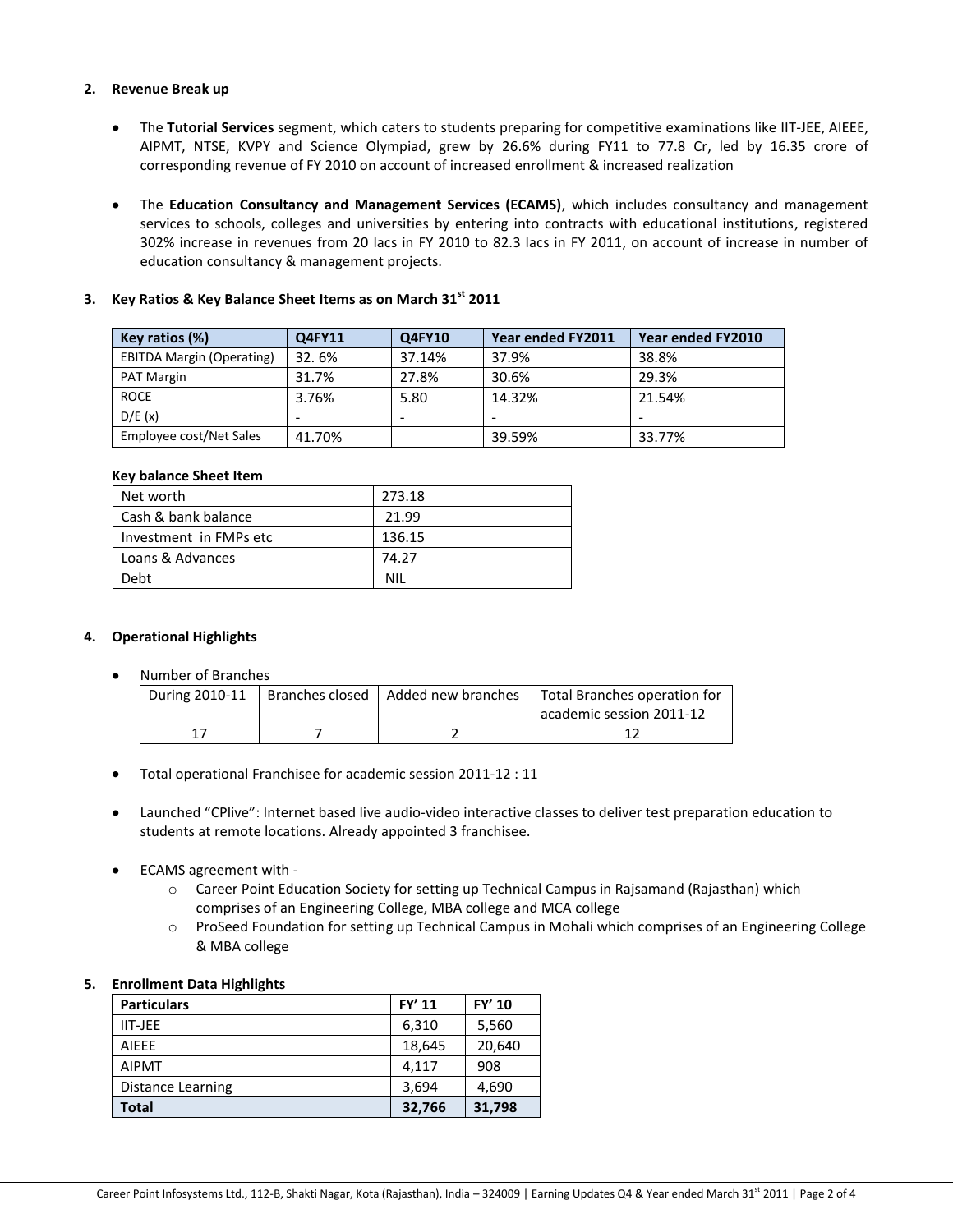### **6. Income Statement – See attach file.**

### **7. Shareholding pattern as on March 2011**



|                                    | $Mar-11$    | <b>Dec-10</b> | $1-Oct-10$  |
|------------------------------------|-------------|---------------|-------------|
| <b>Promoter and Promoter Group</b> | 59.92%      | 59.92%        | 59.92%      |
| Indian                             | 59.92%      | 59.92%        | 59.92%      |
| Foreign                            | --          | --            |             |
| <b>Public</b>                      | 40.08%      | 40.08%        | 40.08%      |
| Institutions                       | 15.62%      | 14.92%        | 17.60%      |
| FII                                | 0.21%       | 0.39%         | 5.27%       |
| DII                                | 15.41%      | 14.53%        | 12.33%      |
| Non Institutions                   | 24.46%      | 25.16%        | 22.48%      |
| <b>Bodies Corporate</b>            | 12.17%      | 12.68%        | 12.56%      |
| Custodians                         | --          | --            |             |
| <b>Total</b>                       | 1,81,32,939 | 1,81,32,939   | 1,81,32,939 |

**8. Details on Examination**: Given below are details of competitive examinations that are mostly taken by the students:

| <b>Examination Year</b> | <b>AIEEE</b> | <b>IIT-JEE</b> | <b>AIPMT</b> |
|-------------------------|--------------|----------------|--------------|
| 2007                    | 490193       | 243029         | 193119       |
| 2008                    | 599096       | 311258         | 148865       |
| 2009                    | 792752       | 384980         | 135613       |
| 2010                    | 1118148      | 472103         | 156518       |
| 2011                    | 1150000*     | 485262         | 207590       |

\*Company Estimate

AIEEE: All India Engineering Entrance Examination IIT-JEE: Indian Institute of Technology - Joint Entrance Examination AIPMT: All India Pre-Medical/Pre-Dental Entrance Examination